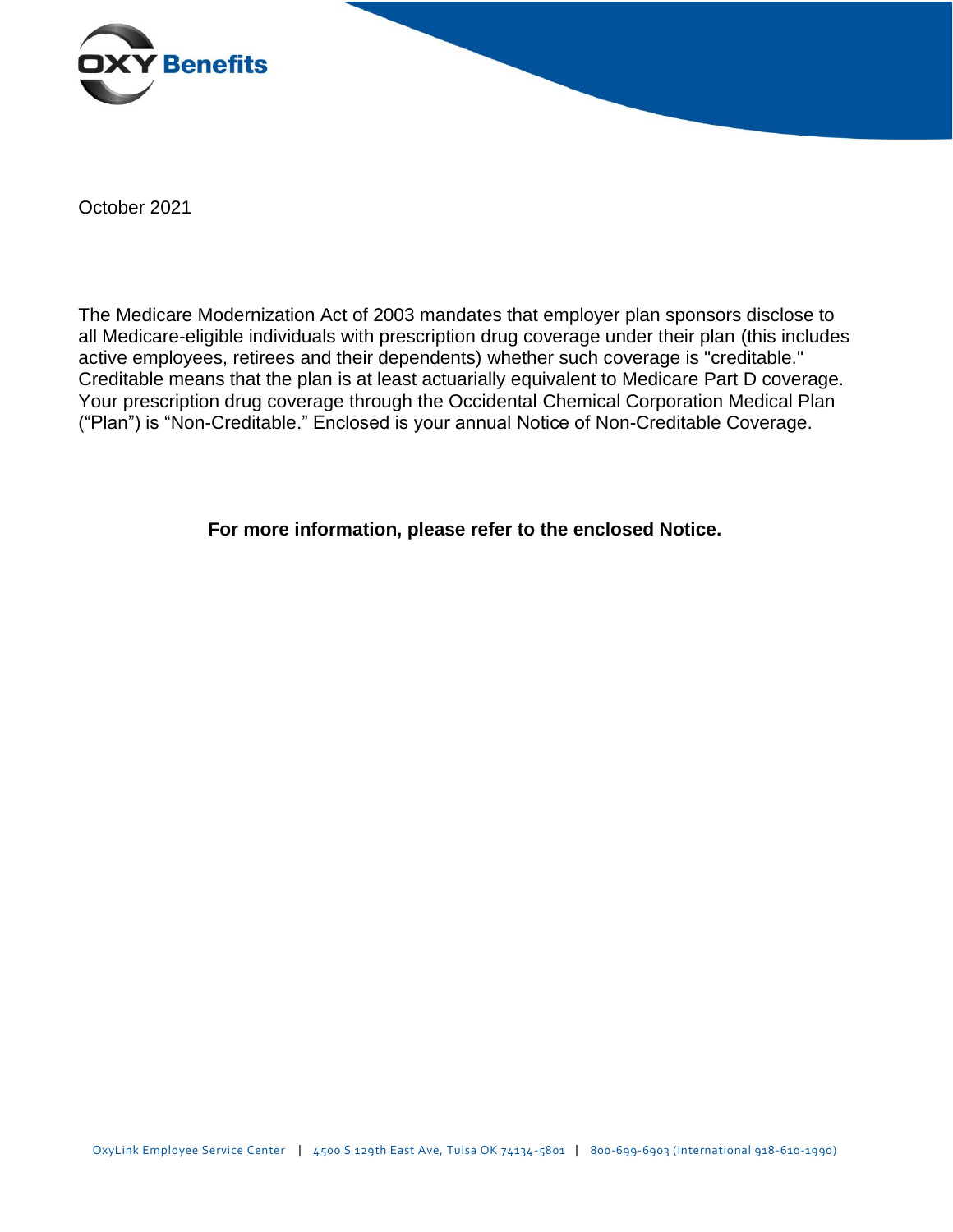# **NOTICE OF NON-CREDITABLE COVERAGE**

# **Important Notice from Occidental Chemical Corporation About Your Prescription Drug Coverage and Medicare**

**Please read this notice carefully and keep it where you can find it. This notice has information about your current prescription drug coverage with Occidental Chemical Corporation (Oxy) and about your options under Medicare's prescription drug coverage. This information can help you decide whether or not you want to join a Medicare drug plan. Information about where you can get help to make decisions about your prescription drug coverage is at the end of this notice.**

**There are three important things you need to know about your current coverage and Medicare's prescription drug coverage:**

- **1. Medicare prescription drug coverage became available in 2006 to everyone with Medicare. You can get this coverage if you join a Medicare Prescription Drug Plan or join a Medicare Advantage Plan (like an HMO or PPO) that offers prescription drug coverage. All Medicare drug plans provide at least a standard level of coverage set by Medicare. Some plans may also offer more coverage for a higher monthly premium.**
- **2. Oxy has determined that the prescription drug coverage offered under your Oxy plan is, on average for all plan participants, NOT expected to pay out as much as the standard Medicare prescription drug coverage pays. Therefore, your coverage is considered Non-Creditable Coverage. This is important because, most likely, you will get more help with drug costs if you join a Medicare drug plan, than if you only have prescription drug coverage through your Oxy plan. This also is important because it may mean that you may pay a higher premium (a penalty) if you do not join a Medicare drug plan when you first become eligible.**
- **3. You can keep your current coverage from Oxy. However, because your coverage is non-creditable, you have decisions to make about Medicare prescription drug coverage that may affect how much you pay for that coverage, depending on if and when you join a drug plan. When you make your decision, you should compare your current coverage, including what drugs are covered, with the coverage and cost of the plans offering Medicare prescription drug coverage in your area. Read this notice carefully - it explains your options.**

## **When Can You Join A Medicare Drug Plan?**

You can join a Medicare drug plan when you first become eligible for Medicare and each year from October 15<sup>th</sup> to December 7th. However, if you decide to drop your current coverage with Oxy, since it is employer/union sponsored group coverage, you will be eligible for a two (2) month Special Enrollment Period (SEP) to join a Medicare drug plan; however you also may pay a higher premium (a penalty) because you did not have creditable coverage under Oxy.